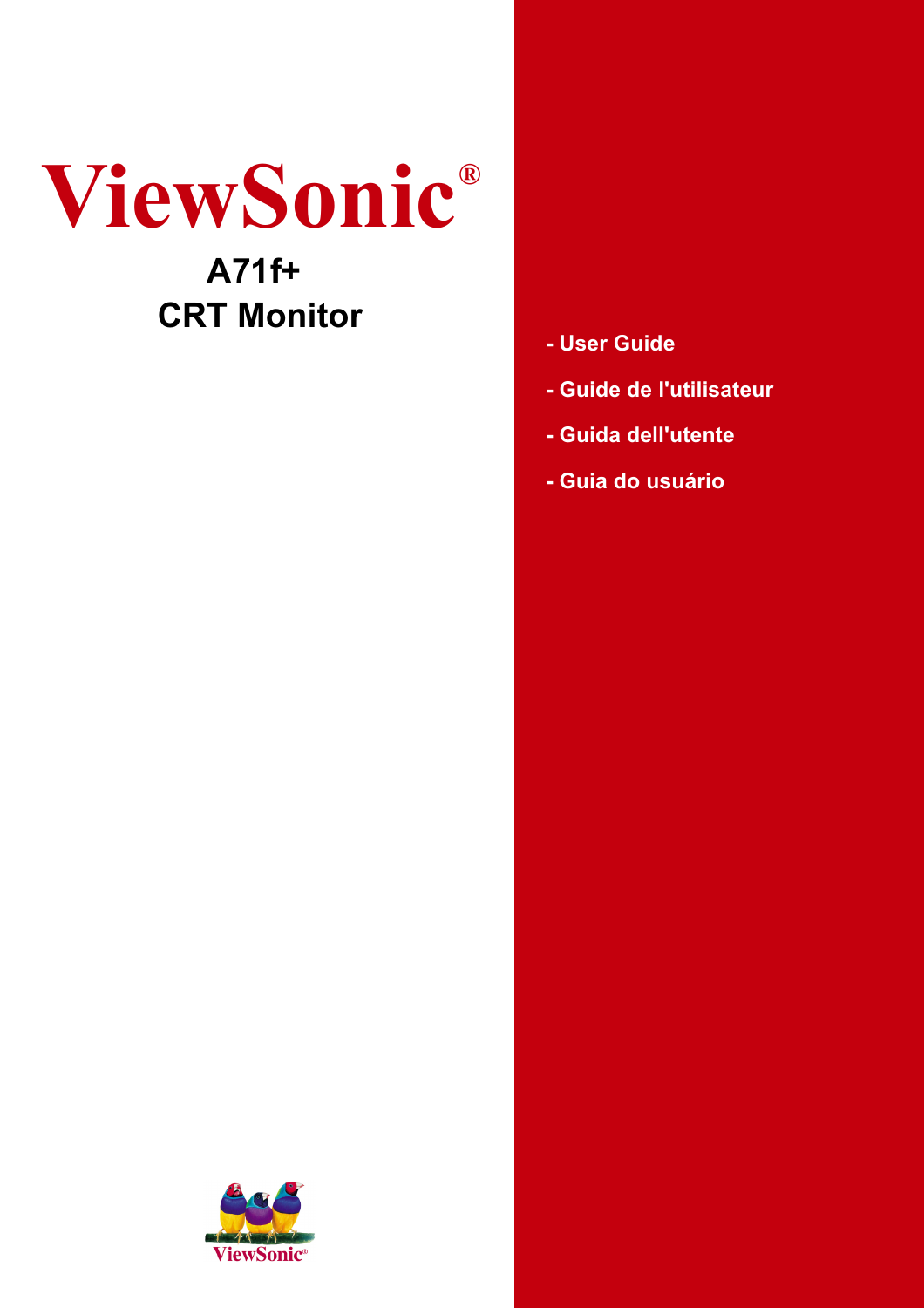### **Compliance Information**

#### **For U.S.A.**

This equipment has been tested and found to comply with the limits for a Class B digital device, pursuant to part 15 of the FCC Rules. These limits are designed to provide reasonable protection against harmful interference in a residential installation. This equipment generates, uses, and can radiate radio frequency energy, and if not installed and used in accordance with the instructions, may cause harmful interference to radio communications. However, there is no guarantee that interference will not occur in a particular installation. If this equipment does cause harmful interference to radio or television reception, which can be determined by turning the equipment off and on, the user is encouraged to try to correct the interference by one or more of the following measures:

- Reorient or relocate the receiving antenna.
- Increase the separation between the equipment and receiver.
- Connect the equipment into an outlet on a circuit different from that to which the receiver is connected.
- Consult the dealer or an experienced radio/TV technician for help.

#### **FCC Warning**

To assure continued FCC compliance, the user must use grounded power supply cord and the cables which are included with the equipment or specified. Also, any unauthorized changes or modifications not expressly approved by the party responsible for compliance could void the user's authority to operate this device.

#### **For Canada**

This Class B digital apparatus meets all requirements of the Canadian Interference-Causing Equipment Regulations.

Cet appareil numeique de la Classe B repecte toutes les exigences du Reglement sur le materiel brouilleur du Canada.

#### **CE Conformity for European Countries**

#### **CE Conformity**

The device complies with the requirements of the EEC directive 89/336/EEC as amended by 92/31/EEC and 93/68/EEC Art.5 with regard to "Electromagnetic compatibility," and 73/23/EEC as amended by 93/68/EEC Art.13 with regard to "Safety."

#### **User Information for all Countries**

Notice: Use the cables which are included with the unit or specified.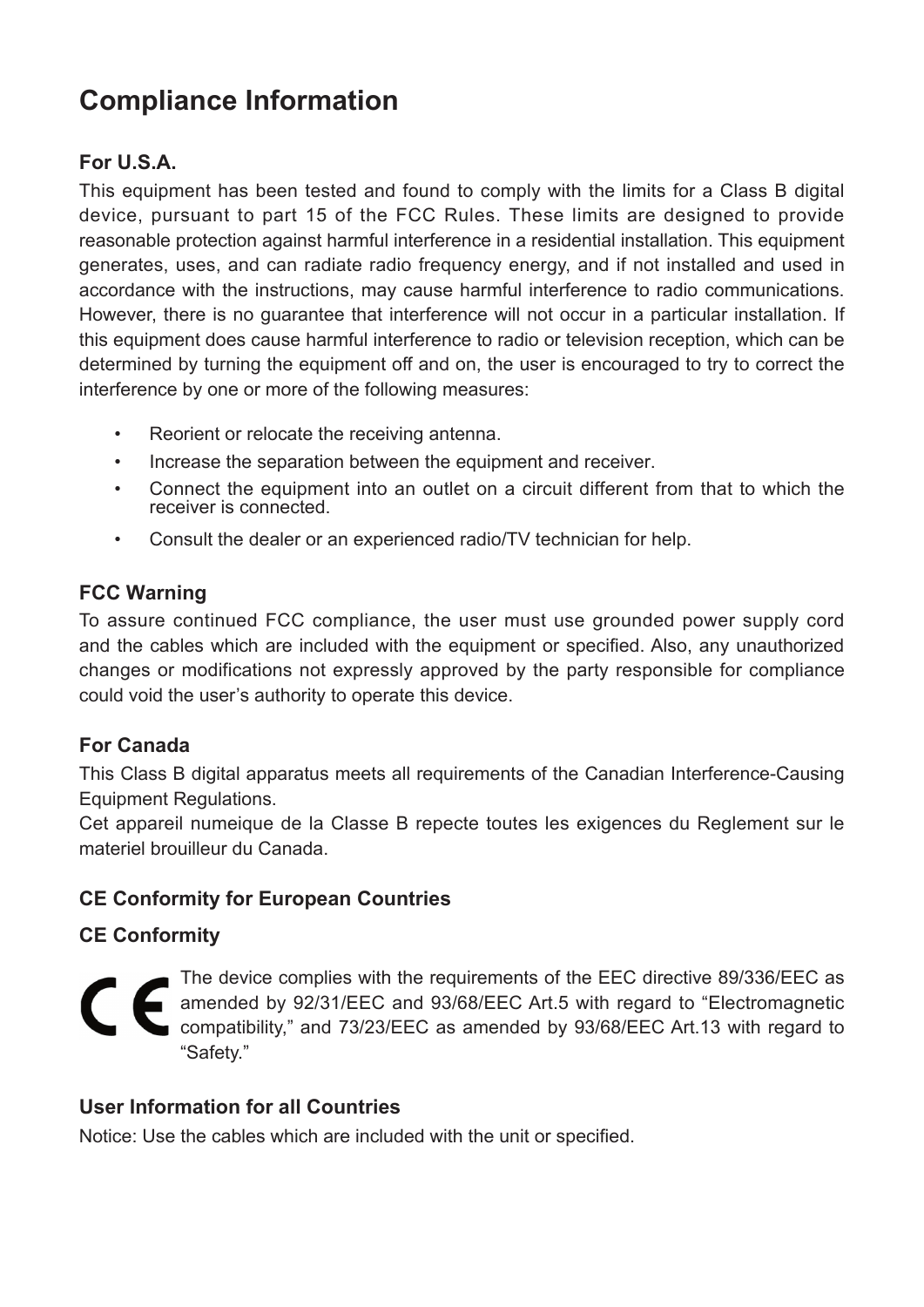### **Important Safety Instructions**

- **1.** Read these instructions.
- **2.** Keep these instructions.
- **3.** Heed all warnings.
- **4.** Follow all instructions.
- **5.** Do not use this unit near water.
- **6.** Clean only with dry cloth.
- **7.** Do not block any ventilation openings. Install in accordance with the manufacturer's instructions.
- **8.** Do not install near any heat sources such as radiators, heat registers, stoves, or other devices (including amplifiers) that produce heat.
- **9.** Do not defeat the safety purpose of the polarized or grounding-type plug. A polarized plug has two blades with one wider than the other. A grounding type plug has two blades and a third grounding prong. The wide blade or the third prong are provided for your safety. If the provided plug does not fit into your outlet, consult an electrician for replacement of the obsolete outlet.
- **10.** Protect the power cord from being walked on or pinched particularly at plugs. Convenience receptacles and the point where they exit from the unit. Be sure that the power outlet is located near the unit so that it is easily accessible.
- 11. Only use attachments/accessories specified by the manufacturer.
- **12.** Use only with the cart, stand, tripod, bracket, or table specified by the manufacturer, or sold with the unit. When a cart is used, use caution when moving the cart/unit combination to avoid injury from tip-over
- **13.** Unplug this unit when unused for long periods of time.
- 14. Refer all servicing to qualified service personnel. Servicing is required when the unit has been damaged in any way, such as power-supply cord or plug is damaged, liquid has been spilled or objects have fallen into the unit, the unit has been exposed to rain or moisture, does not operate normally, or has been dropped.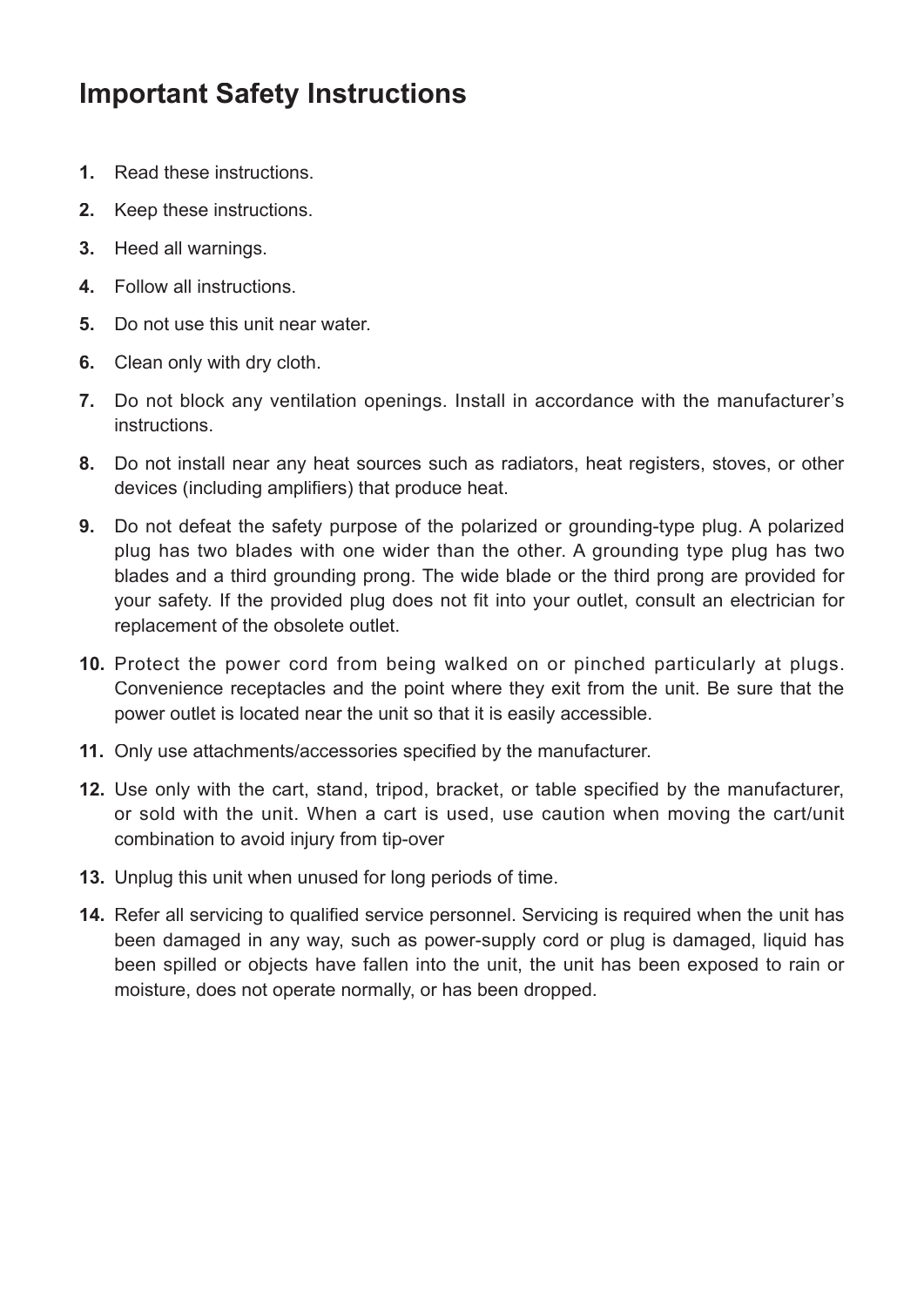# **Contents**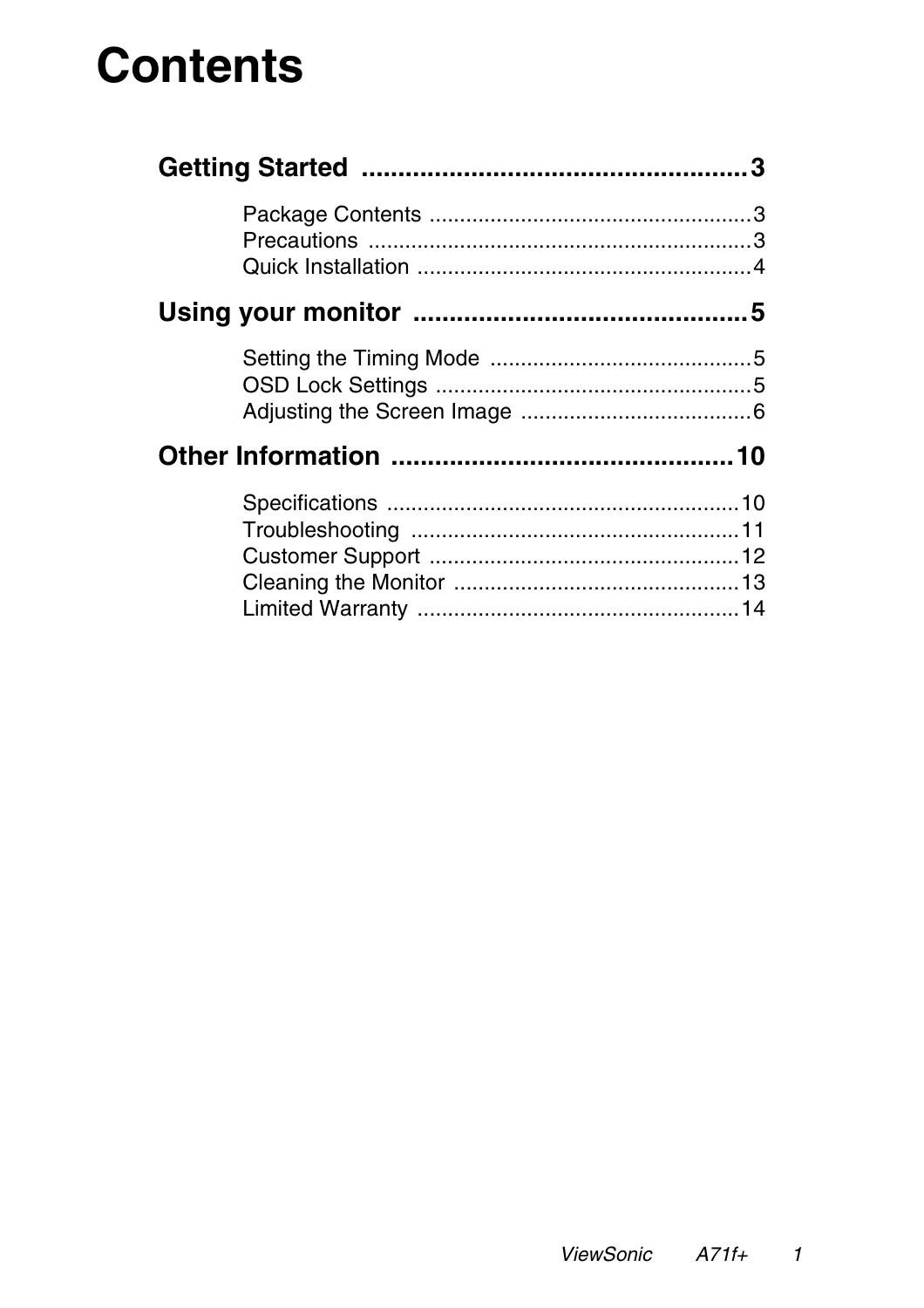Copyright© ViewSonic Corporation, 2004. All rights reserved.

Macintosh and Power Macintosh are registered trademarks of Apple Computer, Inc.

Microsoft, Windows, Windows NT, and the Windows logo are registered trademarks of Microsoft Corporation in the United States and other countries.

ViewSonic, the three birds logo, OnView, ViewMatch, and ViewMeter are registered trademarks of ViewSonic Corporation.

VESA is a registered trademark of the Video Electronics Standards Association. DPMS and DDC are trademarks of VESA.

Disclaimer: ViewSonic Corporation shall not be liable for technical or editorial errors or omissions contained herein; nor for incidental or consequential damages resulting from furnishing this material, or the performance or use of this product.

In the interest of continuing product improvement, ViewSonic Corporation reserves the right to change product specifications without notice. Information in this document may change without notice.

No part of this document may be copied, reproduced, or transmitted by any means, for any purpose without prior written permission from ViewSonic Corporation.

#### **Product Registration**

To meet your future needs, and to receive any additional product information as it becomes available, please register your product on the Internet at: www.viewsonic.com. The ViewSonic® Wizard CD-ROM also provides an opportunity for you to print the registration form, which you may mail or fax to ViewSonic.

| <b>For Your Records</b>                          |                                                   |  |  |  |  |
|--------------------------------------------------|---------------------------------------------------|--|--|--|--|
| <b>Product Name:</b>                             | $A71f+$<br><b>ViewSonic 17" Color CRT Monitor</b> |  |  |  |  |
| <b>Model Number:</b>                             | <b>VS10083</b>                                    |  |  |  |  |
| <b>Document Number:</b><br><b>Serial Number:</b> | A71f+-1 UG ENG Rev. 1B 12-06-04                   |  |  |  |  |
| <b>Purchase Date:</b>                            |                                                   |  |  |  |  |

#### **Product disposal at end of product life**

ViewSonic is concerned about the preservation of our environment. Please dispose of this product properly at the end of its useful life. For TCO'03 recycling information, please refer to our website:

- **1.** USA: www.viewsonic.com/pdf/recyclePlus.pdf
- **2.** Europe: www.viewsoniceurope.com
- **3.** Taiwan: recycle.epa.gov.tw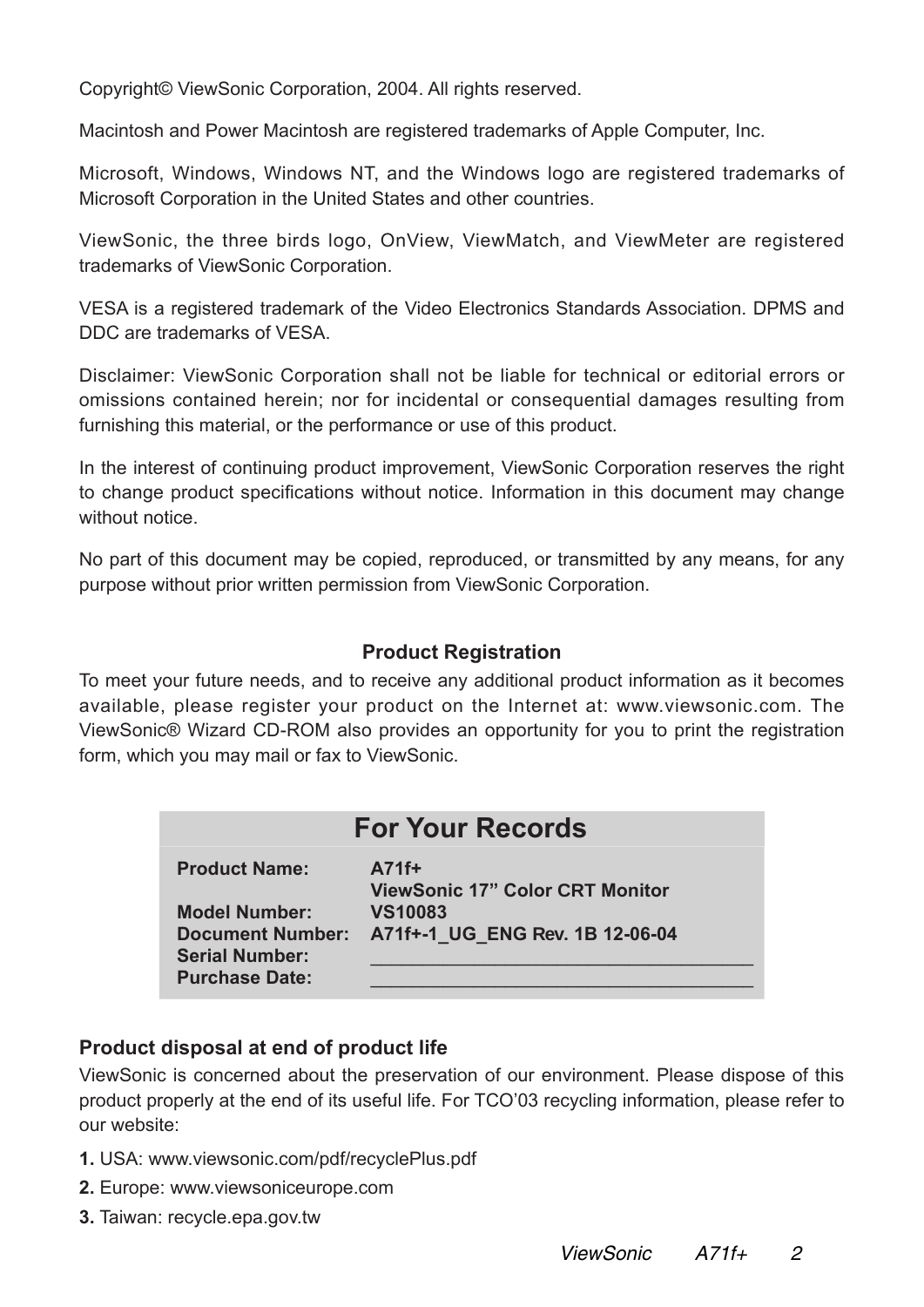# **Getting Started**

**NOTE:** The word "Windows" refers to Microsoft Windows 95, NT, 98, 2000 and Me (Millennium).

### **Package Contents**

- Color monitor
- Power cord
- D-sub video cable (attached)
- Quick Start Guide
- ViewSonic Wizard CD-ROM (includes User Guide PDF and INF/ICM display optimization files)

## **Precautions**

- For best viewing conditions sit at least 18" from the monitor.
- Avoid touching the screen with your fingers. Oils from the skin are difficult to remove.
- NEVER REMOVE THE REAR COVER. The monitor contains high voltage parts. You may suffer serious injury if you touch these parts.
- Avoid exposing the monitor to direct sunlight or another heat source, including an open flame. The monitor should be facing away from direct sunlight to reduce glare.
- Always handle your monitor with care when moving it.
- Place your monitor in a well ventilated area. Do not place anything on the monitor that prevents adequate dissipation of heat.
- Ensure the area around the monitor is clean and free of moisture.
- Keep the monitor away from magnets, motors, transformers, speakers, and televisions.
- Do not place heavy objects on the monitor, video cable, or power cord.
- If smoke, abnormal noise, or strange odor is present, immediately switch the monitor off and call your dealer or ViewSonic. It is dangerous to continue using the monitor.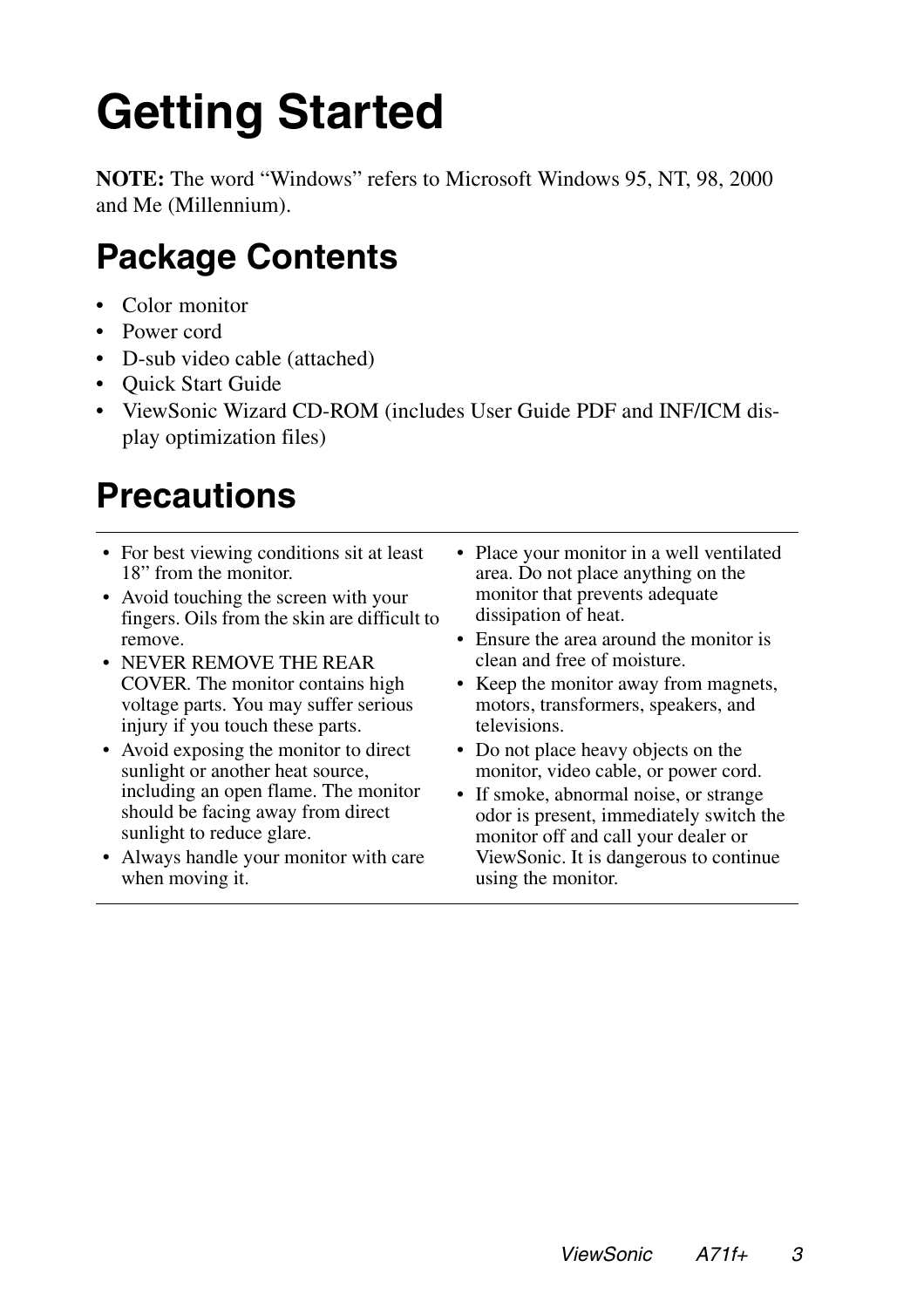## **Quick Installation**

- **1** Connect the monitor and computer power cords to a properly grounded AC outlet.
- **2** Connect the video cable from your monitor to your computer.

**NOTE:** Macintosh users may need an adapter. (See *Customer Support* on page 12.)

**3** Turn on your monitor, then your computer. This sequence (monitor before computer) is important.

**NOTE:** Windows 95, 98 or 2000 users may receive a message asking them to install the INF file. This is on the CD.

**4** Insert the ViewSonic Wizard CD.

**NOTE:** If you do not have a CD-ROM drive, contact ViewSonic Customer Support. **NOTE:** If the CD does not autostart, double-click the CD icon in Windows Explorer, then doubleclick **vswzrd.exe**.

Macintosh users: from the Macintosh desktop, double-click on the "ViewSonic Wizard" folder, then double-click on the "ViewSonic" icon.

**5** Follow the on-screen instructions. Windows users: Set the timing mode (see *Setting up the Timing Mode* on page 5).

To register your product online, go to the ViewSonic website for your region. See the Customer Support table in this guide.

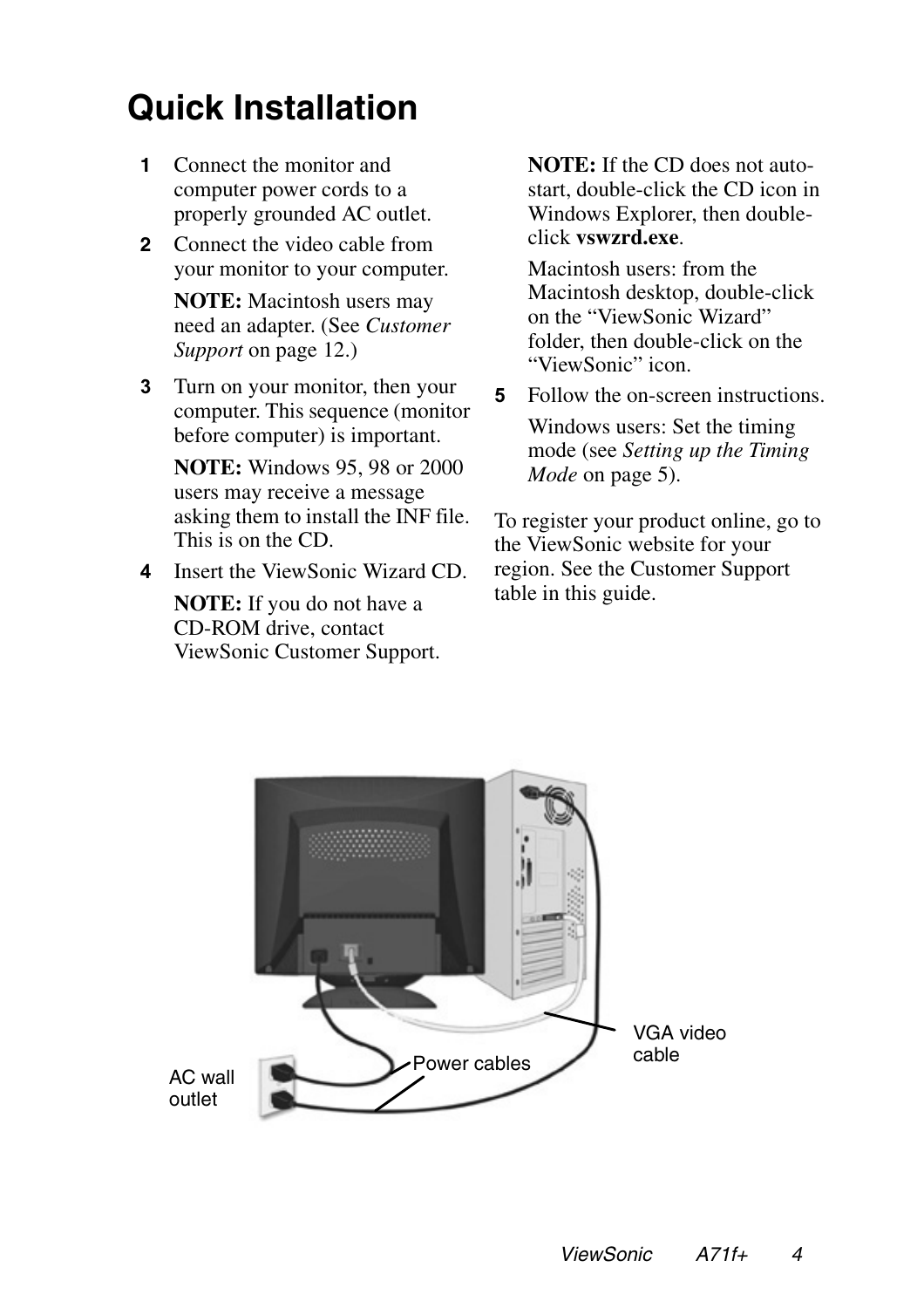# **Using your monitor**

## **Setting the Timing Mode**

Setting the timing mode is important for maximizing the quality of the screen image and minimizing eye strain. The **timing mode** consists of the **resolution** (example: 1024 x 768) and **refresh rate** (or vertical frequency, example: 85 Hz).

For the best picture quality set your monitor to: **VESA® 1024 x 768@ 85 Hz.**

To set the Resolution:

- **1** Right-click on the Windows desktop.
- **2** Click *Properties* on the drop-down menu.
- **3** Click the *Settings* tab.
- **4** Select the resolution by moving the slider, which displays in the *Desktop area* or *Screen area* in the window.

**NOTE:** The refresh rate should already be set if you have completed the ViewSonic Wizard CD installation (or refer to your graphics card's documentation).

## **OSD Lock Settings**

You have the option of using the OSD Lock feature to prevent current image adjustments from being changed.

- **OSD Lock:** Press and hold [2] for 10 seconds. If any buttons are pressed the message *OSD Locked* will display for 5 seconds.
- **OSD Unlock:** Press and hold [2] for 10 seconds.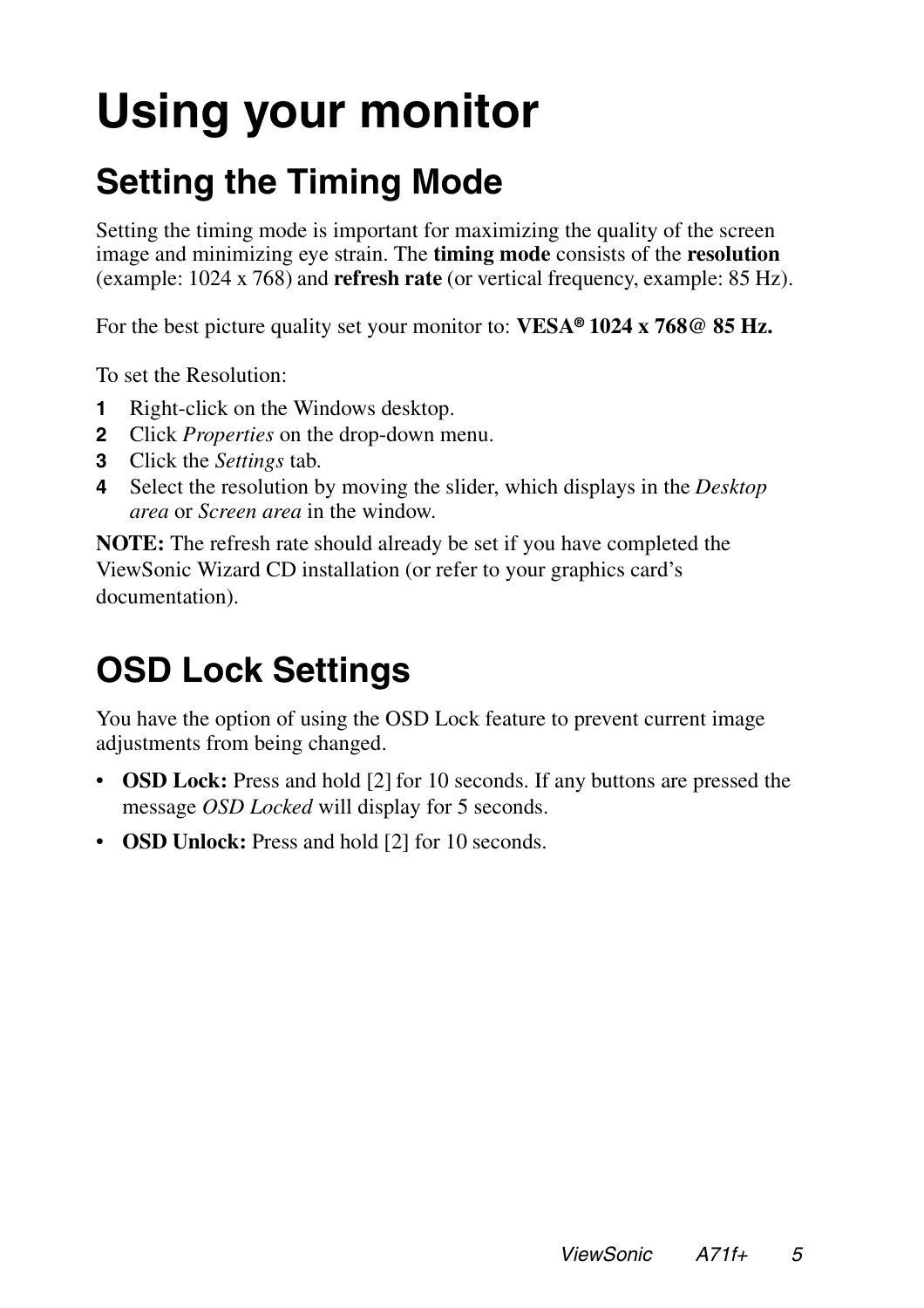## **Adjusting the Screen Image**

Use the buttons on the monitor control panel to adjust the OnView® controls.

- **1** Press [1] to display the Main Menu. **NOTE:** On View controls disappear after 15 seconds.
- **2** Press **▲** or ▼ to highlight an option.
- **3** Press [2].
- **4** Press ▲ or ▼ to adjust the setting.
- **5** Press [1] *twice* to save and exit.



Displays the Main Menu or exits and saves Displays the highlighted option or toggles between options Power button Scrolls through options or adjusts settings Power light:  $green = on$ orange = power save Switches between Normal and UltraBrite modes. "NORMAL: TEXT/SPREADSHEET": When selected, this brightness level setting "ULTRABRITE: GRAPHICS/GAME/VIDEO": When selected, this UltraBrite™ setting displays a standard CRT brightness of 120 nits for text and spreadsheet applications. displays up to 300 nits of brightness for optimum display performance of grapics and video applications and games. Memory Recall returns adjustments to the original factory settings if the display is operating in a Preset Timing Mode.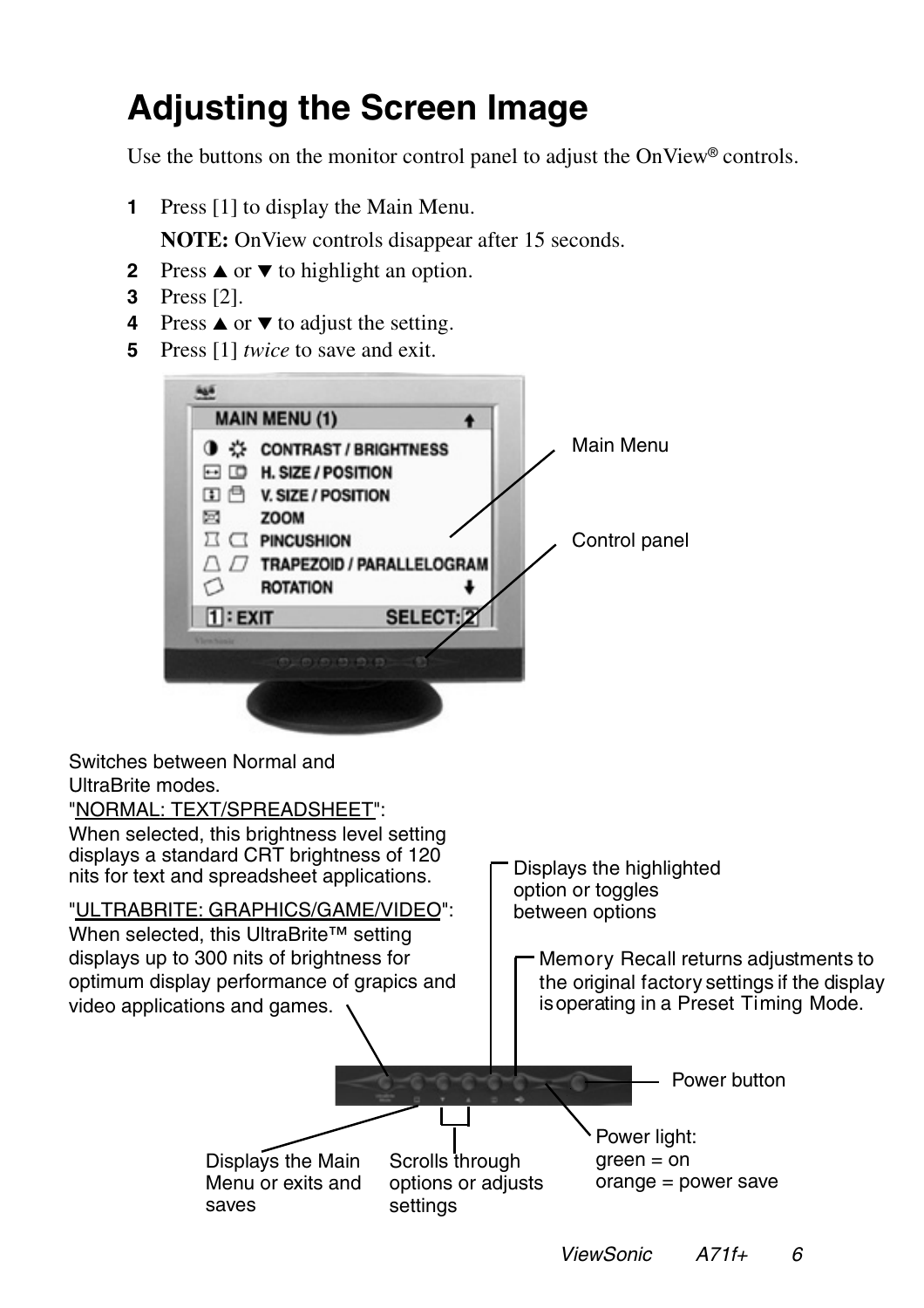### **Menu Options**

| <b>MAIN MENU (1)</b>         | <b>MAIN MENU (2)</b>      |
|------------------------------|---------------------------|
| <b>CONTRAST / BRIGHTNESS</b> | я                         |
| ☆                            | <b>DEGAUSS</b>            |
| H. SIZE / POSITION           | <b>VIEWMATCH COLOR</b>    |
| $\Box$                       | R                         |
| 田自                           | -033-1031                 |
| <b>V. SIZE / POSITION</b>    | <b>OSD POSITION</b>       |
| Ξ                            | <b>MORIE REDUCTION</b>    |
| <b>ZOOM</b>                  | <b>MY</b>                 |
| <b>PINCUSHION</b>            | LANGUAGE                  |
| TRAPEZOID / PARALLELOGRAM    | ↔<br><b>MEMORY RECALL</b> |
| <b>ROTATION</b>              | ⊕<br><b>VIEWMETER</b>     |
| <b>SELECT:2</b>              | $1:$ EXIT                 |
| $1$ : EXIT                   | <b>SELECT:2</b>           |

### **Control Explanation**



**Contrast** adjusts the difference between the image background (black level) and the foreground (white level).



**Brightness** adjusts the background black level of the screen image.



**Horizontal Size** adjusts width of the screen image.







**Vertical Position** moves the screen image up or down.



**Zoom** expands and contracts the entire screen image.



**Pincushion** curves the vertical sides of the screen image.



**Pin Balance** curves the vertical edges of the screen image to the left or right.



**Trapezoid** adjusts the top and bottom of the screen image until they have equal length.

**Parallelogram** slants the vertical edges of the screen image until they are parallel.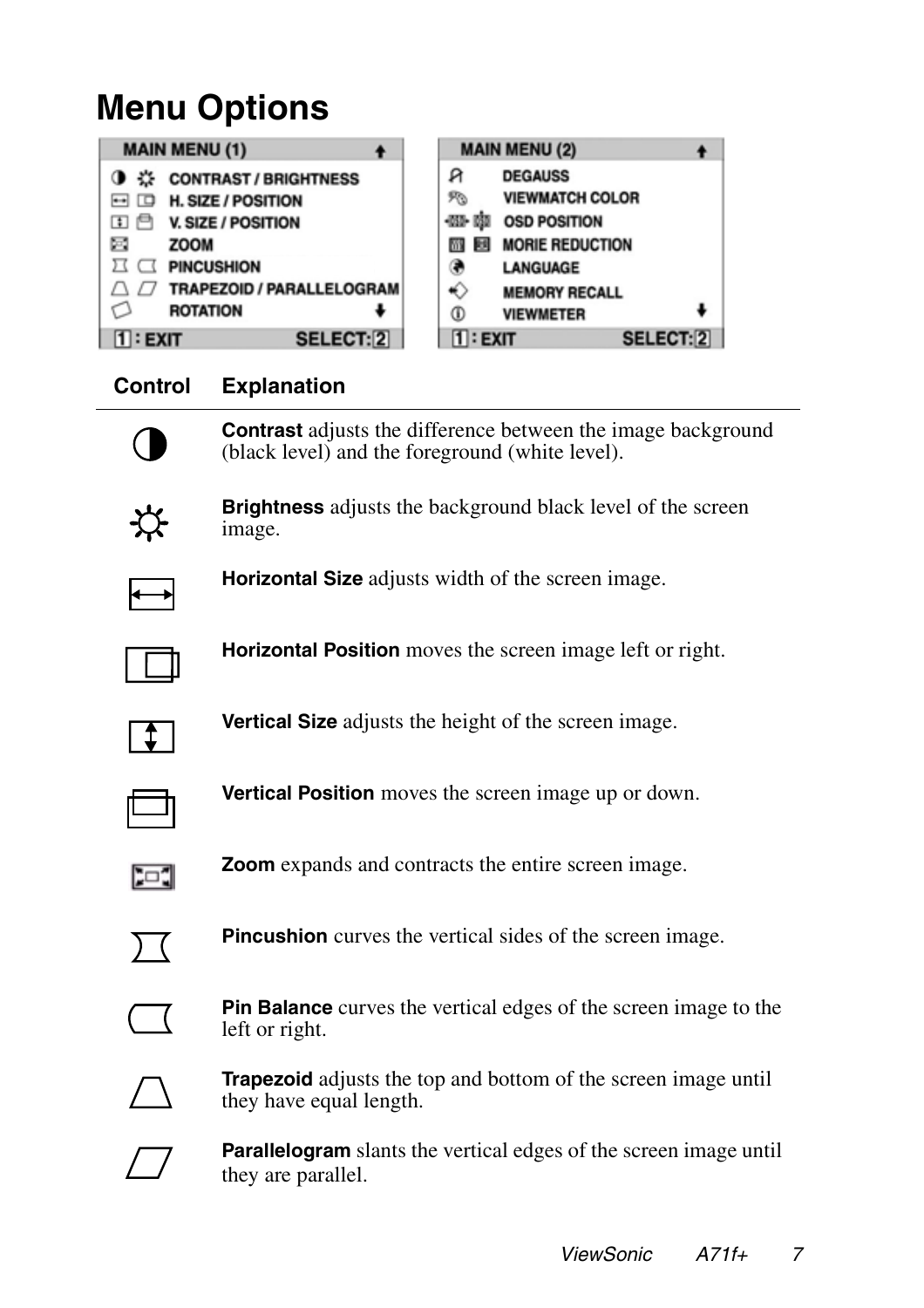### **Control Explanation**



**Rotation** rotates the entire screen image.

**Degauss** removes the build-up of magnetic fields that can cause irregular colors to appear around the edges of screen images. There are two ways to degauss the display: automatically by turning the monitor on, or manually by selecting the Degauss control from the menu.

With Degauss selected from the menu, press button [2] to degauss the monitor manually.

**Important:** *Do not degauss repeatedly. Doing so can be harmful to the display. Wait at* least 20 minutes before selecting this control again.



**ViewMatch**® **Color** provides several color options: preset color temperatures and User Color which allows you to adjust red (R), green (G), and blue (B). The factory setting for this product is 9300K (9300° Kelvin).

**9300K** — Adds blue to the screen image for cooler white (used in most office settings with fluorescent lighting).

**6500K —** Adds red to the screen image for warmer white and richer red.

**User Color —** Individual adjustments for red and blue. Green is fixed.



**OSD Position** allows you to move the on-screen menus and control screens.



**H. Moire** (Horizontal Moire) reduces *vertical* interference patterns that appear as ripples, waves, or unwanted background color textures. Moire interference patterns are most noticeable when viewing images having closely spaced lines or finely detailed patterns.



**V. Moire** (Vertical Moire) reduces *horizontal* interference patterns that appear as ripples, waves, or unwanted background color textures. Moire interference patterns are most noticeable when viewing images having closely spaced lines or finely detailed patterns.



**Language** allows you to choose from among several languages for the menus and control screens: English, French, German, Italian, and Spanish.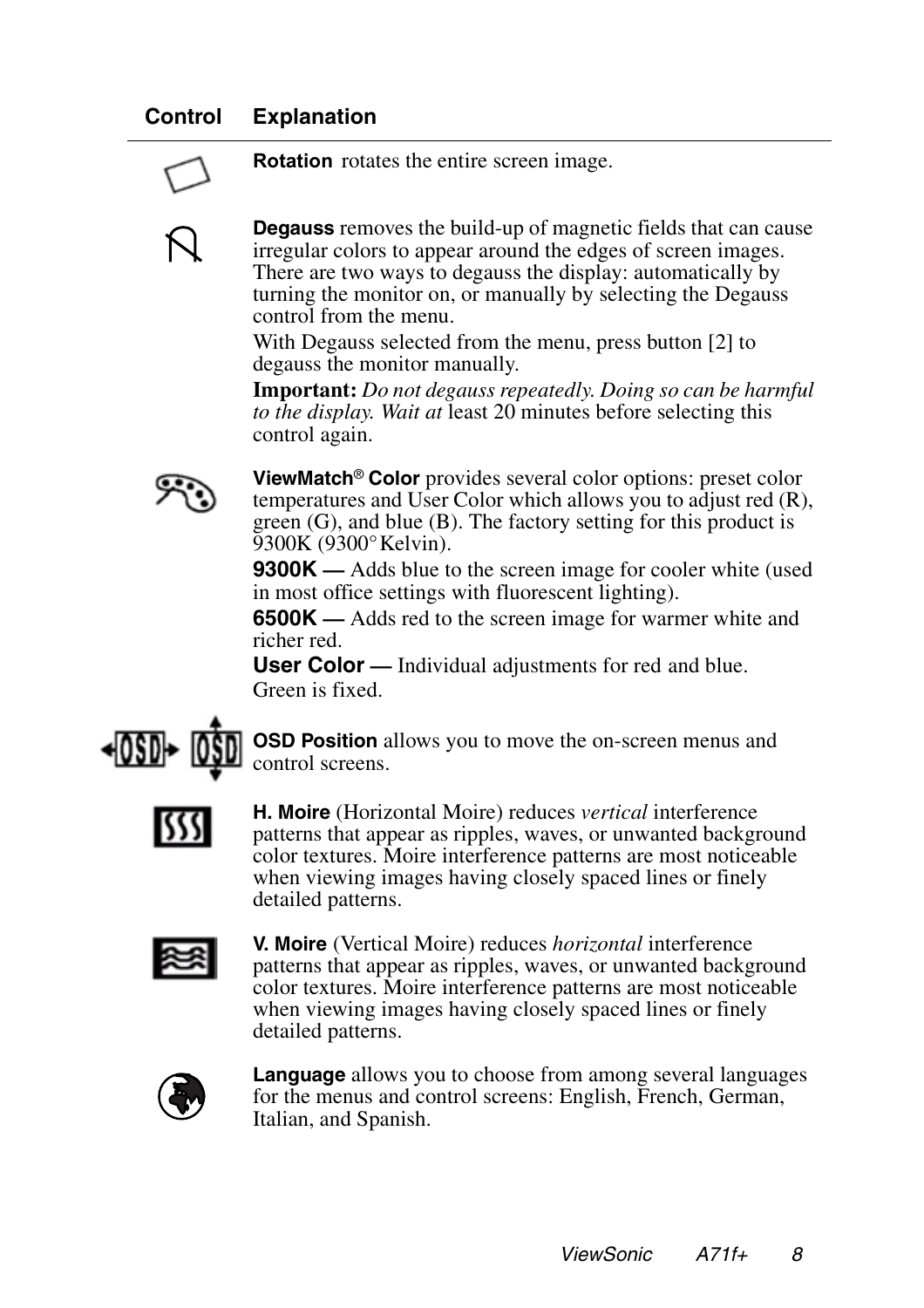### **Control Explanation**



**Memory Recall** returns adjustments to the original factory settings if the display is operating in a Preset Timing Mode. (See the table at the bottom of page  $10$ .) *Exception:* This control does not affect changes made with the **User Color** control.



**Viewmeter**® displays information regarding the current input signal coming from the graphics card of the computer. See *Setting the Timing Mode* on page 5.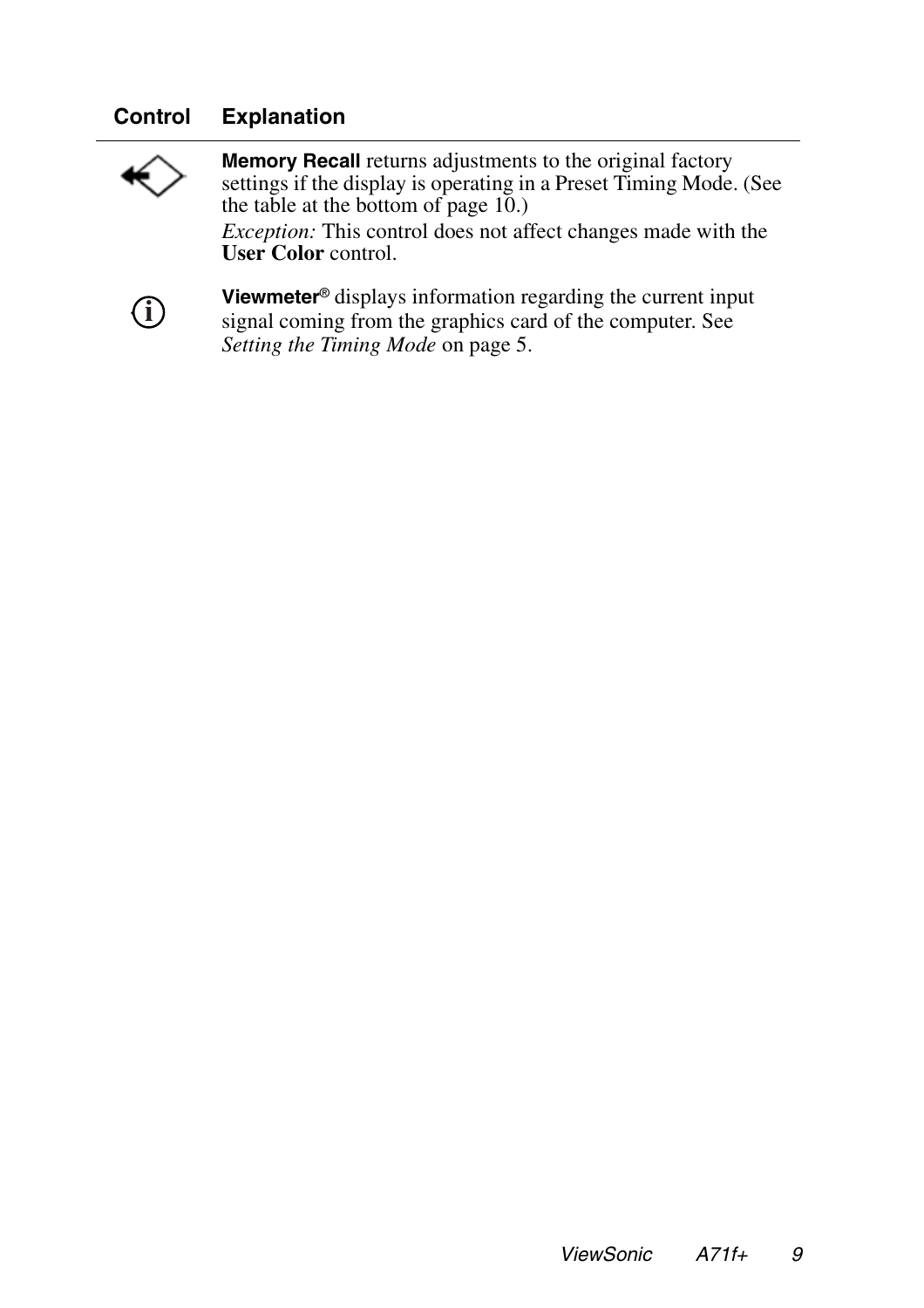# **Other Information**

## **Specifications**

| <b>CRT</b>                  | Type: Full 17" (16.0" viewable diagonal area), 0.21 mm Horizontal,<br>0.13 mm Vertical, and 0.25 mm diagonal dot pitch, 100° deflection<br>Phosphor: RGB P22 medium/short persistence<br>Glass surface: Anti-reflection. anti-static, and anti-glare coating<br>Standard light transmission rate = $50\%$ |
|-----------------------------|-----------------------------------------------------------------------------------------------------------------------------------------------------------------------------------------------------------------------------------------------------------------------------------------------------------|
| Input signal                | Video: RGB Analog (0.7 Vp-p, 75 Ohms)<br>Sync: f <sub>H</sub> : 30-72 kHz, f <sub>v</sub> : 50-150 Hz<br>H/V Separate (TTL), Composite Sync                                                                                                                                                               |
| Compatibility               | Windows: VGA up to 1280 x 1024, non-interlaced<br>Power Macintosh <sup>1</sup> : up to 1024 x 768<br>(may require MAC <sup>®</sup> cable adapter)                                                                                                                                                         |
| <b>Power</b>                | Voltage: 100-240 VAC, 50/60 Hz (auto switch)<br>Consumption: 75W (typical)                                                                                                                                                                                                                                |
| <b>Connectors</b>           | Input Signal: 15 pin mini D-sub<br>Power: 3-pin plug (IEC320)                                                                                                                                                                                                                                             |
| Display area                | Factory Setting: 310 mm (H) x 230 mm (V) (Typical)<br>Full Scan: 320 mm (H) x 240 mm (V) (Depends on signal timing)                                                                                                                                                                                       |
| <b>Operating conditions</b> | Temperature: 41° F to 104° F (+5° C to +40° C)<br>Humidity: 5% to 95% (no condensation)<br>Altitude: -1,312 feet to 9,482.5 feet (-400 m to 3,000 m)                                                                                                                                                      |
| <b>Storage conditions</b>   | Temperature: -4° F to +140° F (-20° C to +60° C)<br>Humidity:5% to 95% (no condensation)<br>Altitude:-1,312 feet to 39,370 feet (-400 m to 12,000 m)                                                                                                                                                      |
| <b>Dimensions (monitor)</b> | 410 mm (W) x 405.5 mm (H) x 420 mm (D)<br>16.1" (W) x 15.9" (H) x 16.5" (D)                                                                                                                                                                                                                               |
| <b>Weight (monitor)</b>     | 35.3 lb (16 kg)                                                                                                                                                                                                                                                                                           |
| <b>Regulatory approvals</b> | MPR II, GS, ISO9241-3, 7 & 8<br>UL/cUL, FCC-B, DHHS, ICES-B, NOM, TUV-S                                                                                                                                                                                                                                   |
| <b>Power modes</b>          | Green = $On$ (normal, $<75w$ )<br>Orange = Off mode $(< 5 W)$                                                                                                                                                                                                                                             |

<sup>1</sup> Macintosh users may need an adapter. Contact ViewSonic (see Customer Support on page 12).

### **Preset Timing Modes**

| VGA 720 x 400 @ 70 Hz<br>VESA <sup>®</sup> 640 x 480 @ 60, 75, 85 Hz<br>VESA 800 x 600 @ 75, 85 Hz<br>VESA 1024 x 768 @ 75Hz<br>VESA 1024 x 768 @ 85 Hz | VESA 1280 x 1024 @ 60 Hz<br>Macintosh <sup>®</sup> 640 x 480 @ 67 Hz<br>Macintosh 832 x 624 @ 74.6 Hz<br>Macintosh 1024 x 768 @ 75 Hz |
|---------------------------------------------------------------------------------------------------------------------------------------------------------|---------------------------------------------------------------------------------------------------------------------------------------|
|---------------------------------------------------------------------------------------------------------------------------------------------------------|---------------------------------------------------------------------------------------------------------------------------------------|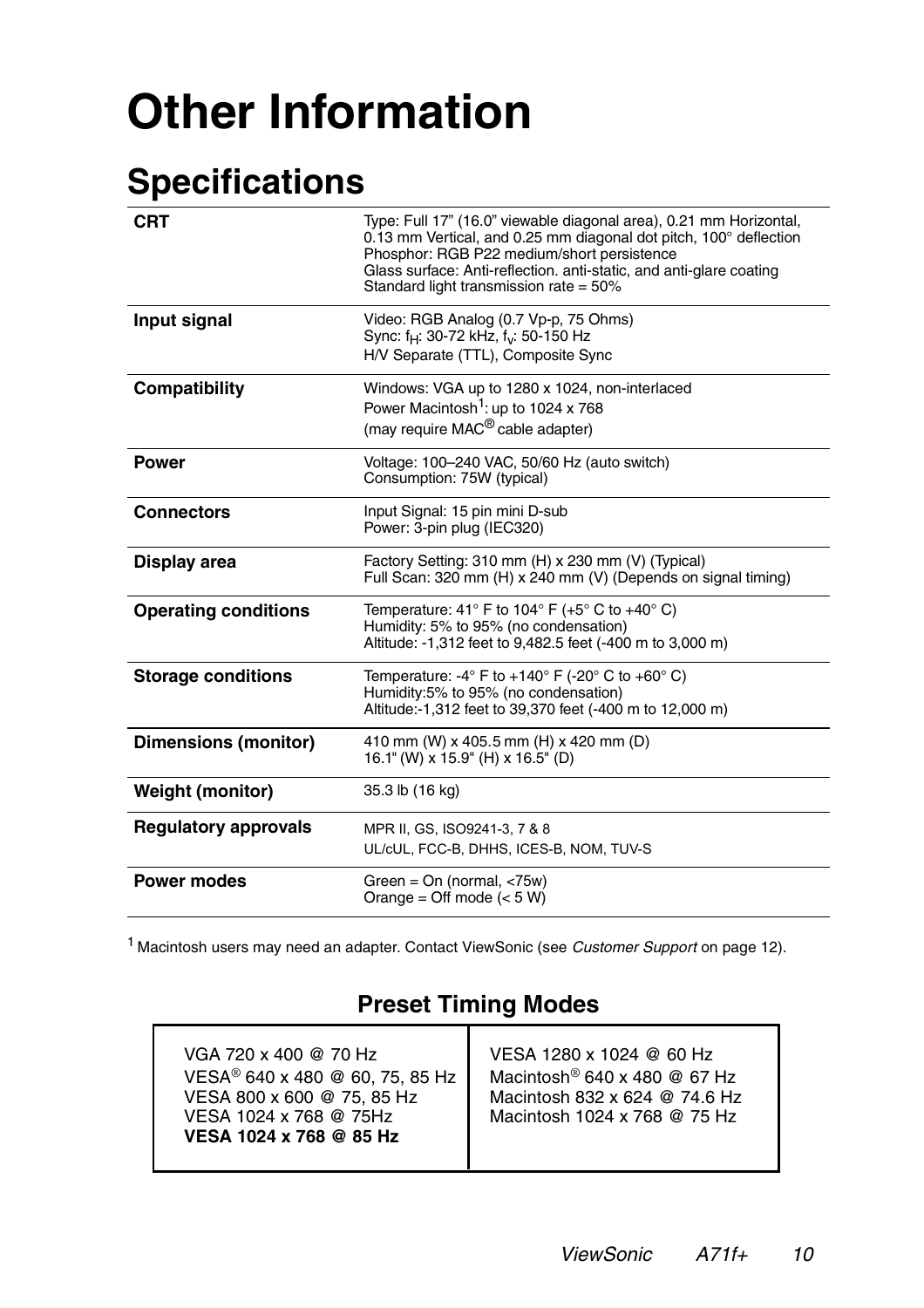## **Troubleshooting**

#### **No power**

- Make sure power button (or switch) is ON.
- Make sure A/C power cord is securely connected to the back of the monitor and to a power outlet.
- Plug another electrical device (like a radio) into the power outlet to verify that the outlet is supplying proper voltage.

#### **Power is ON but no screen image**

- Make sure the video cable supplied with the monitor is tightly secured to the video output port on the back of the computer. If the other end of the video cable is not attached permanently to the monitor, tightly secure it to the monitor.
- Adjust brightness and contrast.
- **NOTE:** Macintosh users may need an adapter. Contact Customer Support for more information.

### **Flickering**

- Not enough power supplied. Connect the monitor to a different outlet. If using a surge protector, reduce the number of devices plugged in.
- Check the ViewMeter<sup>®</sup> from the main menu to verify the refresh rate (vertical frequency) is 75 Hz or higher. See "Specifications" on page 10.
- Remove any devices from the area around the monitor that emit magnetic fields such as radios, surge protectors, unshielded speakers, fluorescent lights, AC power converters, desk fans, etc.
- Make sure the graphics card in your computer can use non-interlaced mode at the desired frequencies. To enable your graphics card to support higher refresh rates, try selecting fewer colors or running lower resolutions.

### **Wrong or abnormal colors**

- If any colors (red, green, or blue) are missing, check the video cable to make sure it is securely connected. Loose or broken pins in the cable connector could cause an improper connection.
- Connect the monitor to another computer.
- Select Degauss from the Main Menu. Do this only once.
- If you have an older graphics card, contact ViewSonic<sup>®</sup> Customer Support.

### **Entire screen image rolls vertically**

- Make sure video input signals are within the monitor's specified frequency range.
- Try the monitor with another power source, graphics card, or computer system.
- Connect the video cable securely.

### **Control buttons do not work**

• Press only one button at a time.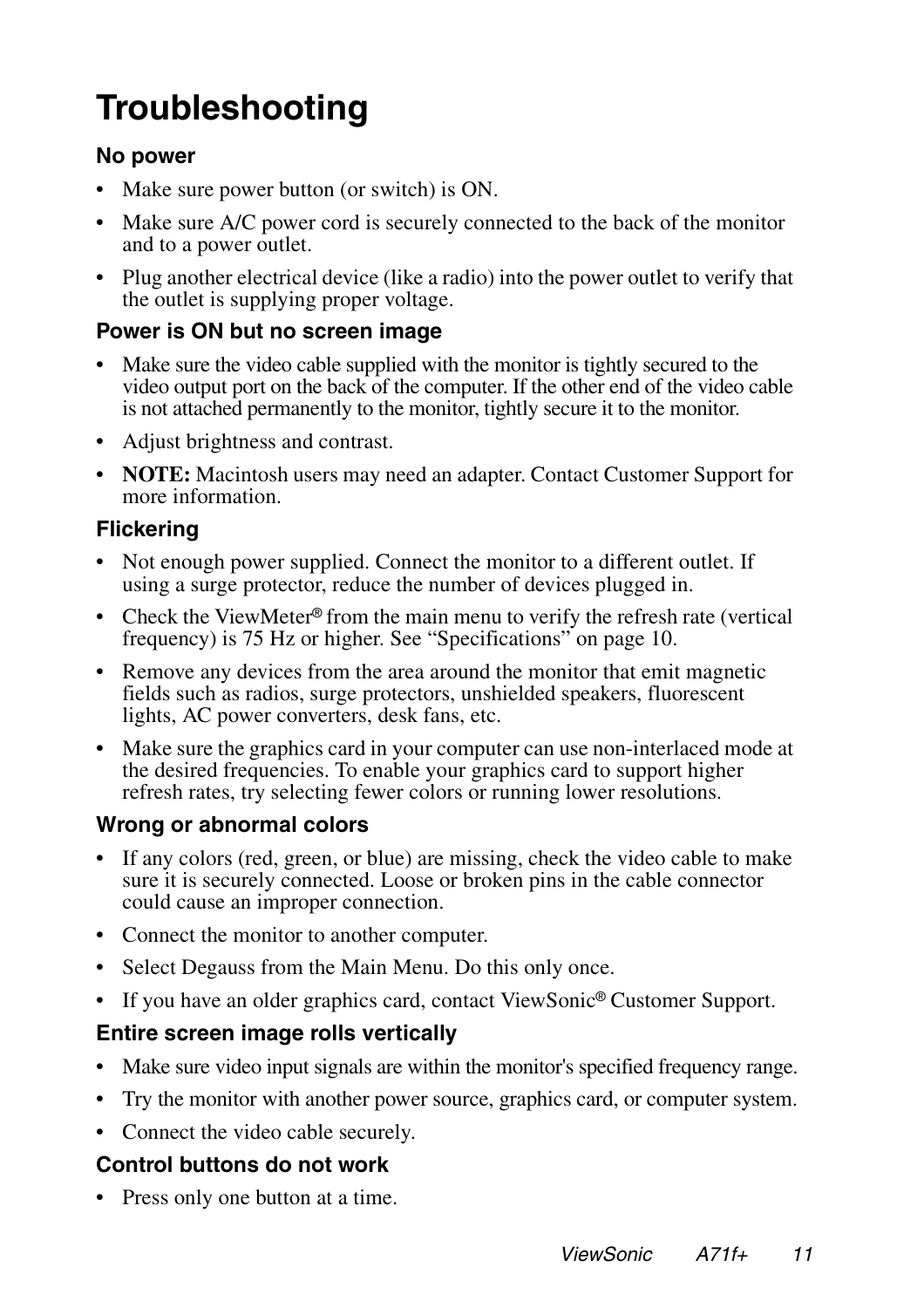## **Customer Support**

For technical support or product service, see the table below or contact your reseller.

**NOTE:** You will need the product serial number.

| Country/<br><b>Region</b>                                        | <b>Web site</b>         | $T = Telephone$<br>$F = FAX$                    | <b>Email</b>                       |
|------------------------------------------------------------------|-------------------------|-------------------------------------------------|------------------------------------|
| <b>United States</b>                                             | www.viewsonic.com/      | T: (800) 688-6688                               | service.us@                        |
|                                                                  | support                 | F: (909) 468-1202                               | viewsonic.com                      |
| Canada                                                           | www.viewsonic.com/      | $T: (800) 688-6688$                             | service.ca@                        |
|                                                                  | support                 | F: (909) 468-1202                               | viewsonic.com                      |
| <b>United Kingdom</b>                                            | www.viewsoniceurope.com | T: 0800 833 648<br>F: (01293) 643910            | service.eu@<br>viewsoniceurope.com |
| Europe, Middle<br>East, Baltic<br>countries, and<br>North Africa | www.viewsoniceurope.com | Contact your<br>reseller                        | service.eu@<br>viewsoniceurope.com |
| Australia and New                                                | www.viewsonic.com.au    | $T: +61299066277$                               | service@au.                        |
| Zealand                                                          |                         | $F: +61299066377$                               | viewsonic.com                      |
| Singapore/                                                       | www.viewsonic.com.sg    | T: 65 273 4018                                  | service@sg.                        |
| Malaysia/Thailand                                                |                         | F: 65 273 1566                                  | viewsonic.com                      |
| South Africa/                                                    | www.viewsonic.com       | T: 886 2 2246 3456                              | service@sd.                        |
| Other countries                                                  |                         | F: 886 2 8242 3668                              | viewsonic.com                      |
| Hong Kong                                                        | www.hk.viewsonic.com    | T: 886 2 2246 3456<br><b>F:</b> 886 2 8242 3668 | service@hk.<br>viewsonic.com       |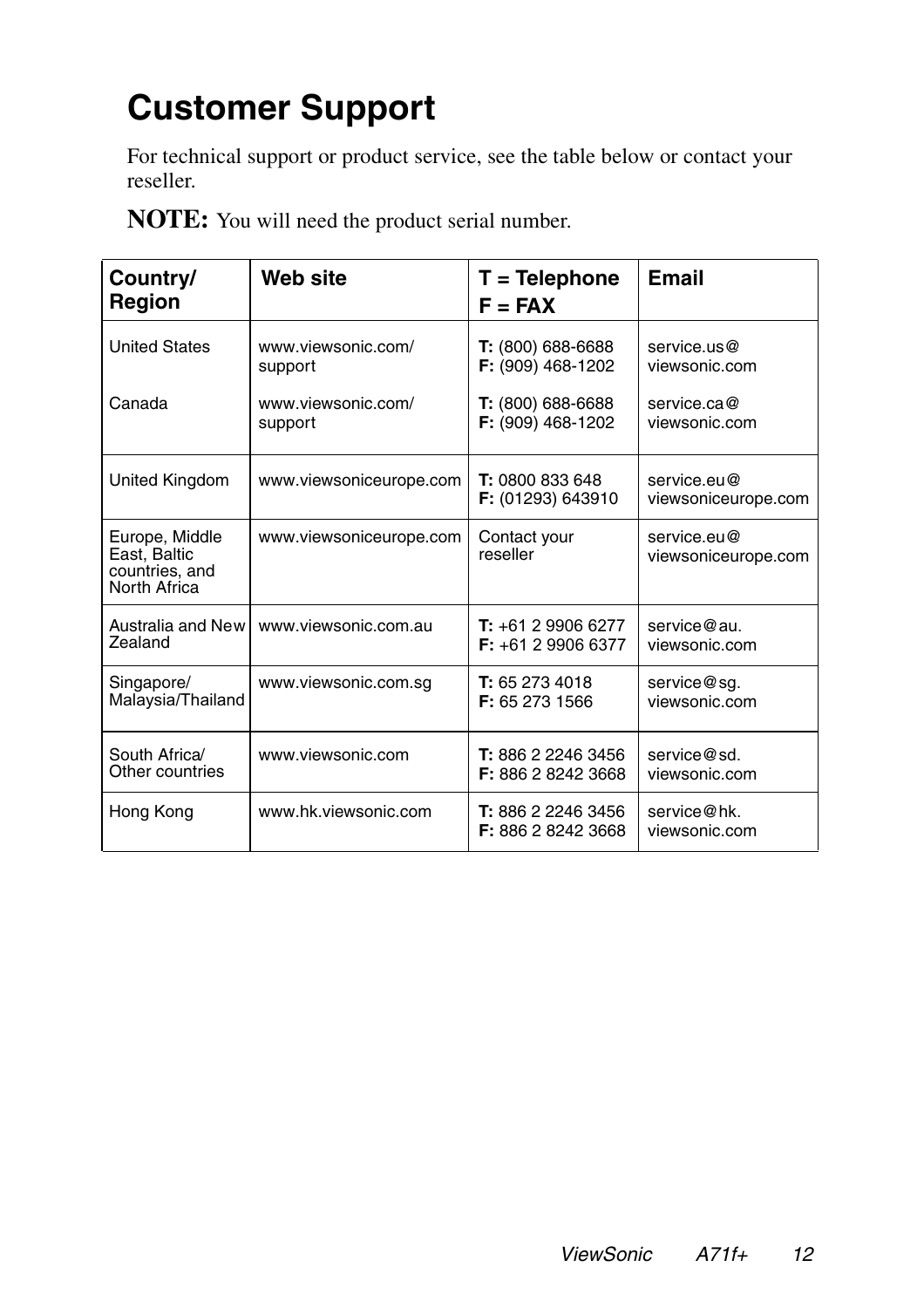## **Cleaning the Monitor**

- MAKE SURE THE MONITOR IS TURNED OFF.
- NEVER SPRAY OR POUR ANY LIQUID DIRECTLY ONTO THE SCREEN OR CASE.

#### **To clean the screen:**

- **1** Wipe the screen with a clean, soft, lint-free cloth. This removes dust and other particles.
- **2** If still not clean, apply a small amount of non-ammonia, non-alcohol based glass cleaner onto a clean, soft, lint-free cloth, and wipe the screen.

### **To clean the case:**

- **1** Use a soft, dry cloth.
- **2** If still not clean, apply a small amount of a non-ammonia, non-alcohol based, mild non-abrasive detergent onto a clean, soft, lint-free cloth, then wipe the surface.

### **DISCLAIMER**

ViewSonic® does not recommend the use of any ammonia or alcohol-based cleaners on the monitor screen or case. Some chemical cleaners have been reported to damage the screen and/or case of the monitor. ViewSonic will not be liable for damage resulting from use of any ammonia or alcohol-based cleaners.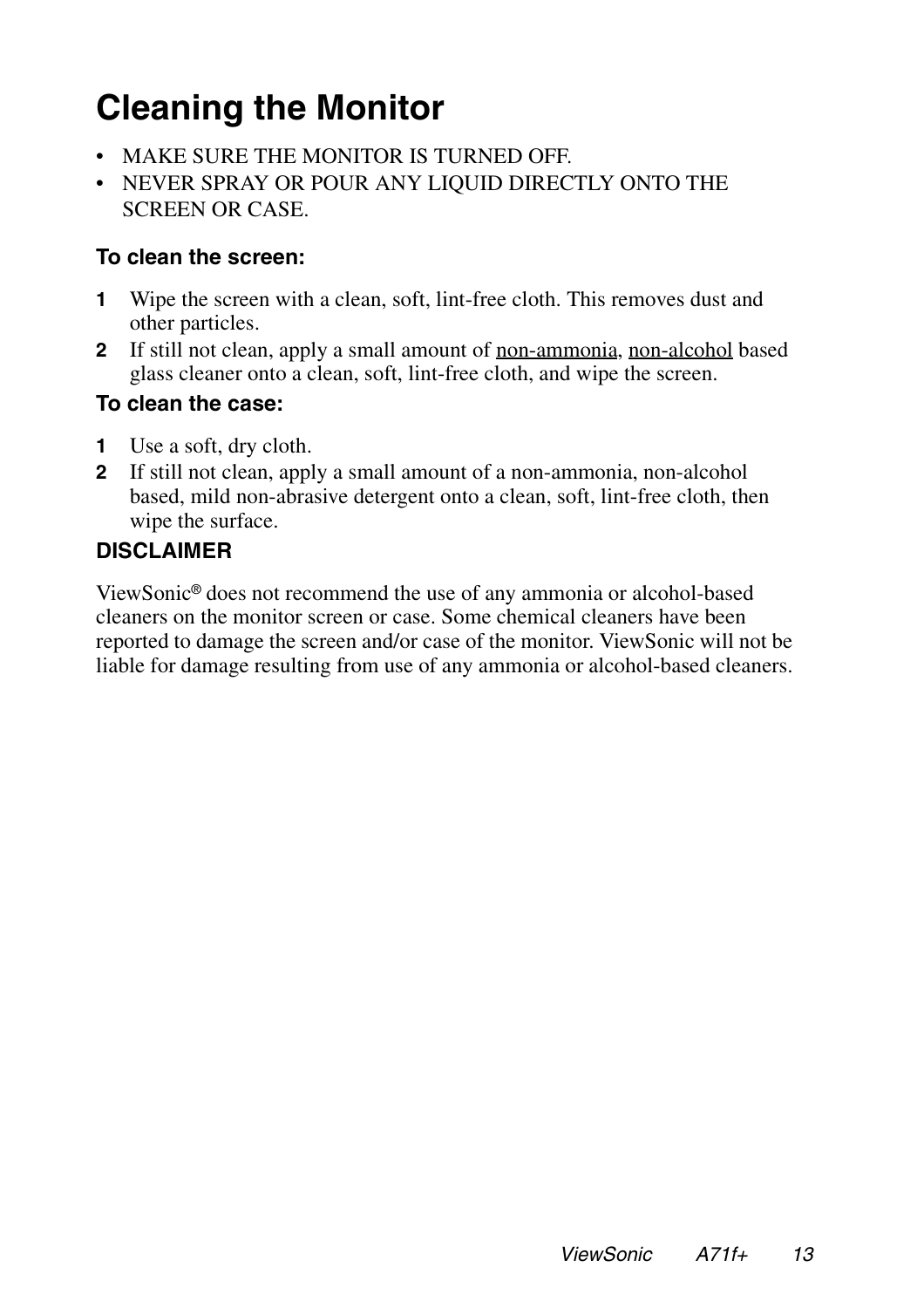### **Limited Warranty VIEWSONIC CRT MONITORS**

#### **What the warranty covers:**

**ViewSonic** warrants its products to be free from defects in material and workmanship during the warranty period. If a product proves to be defective in material or workmanship during the warranty period, ViewSonic will, at its sole option, repair or replace the product with a like product. Replacement product or parts may include remanufactured or refurbished parts or components.

#### **How long the warranty is effective:**

**ViewSonic**® color CRT monitors, including the display tubes, are warranted for one (1) years for all parts and one (1) years for all labor from the date of the first consumer purchase.

#### **Who the warranty protects:**

This warranty is valid only for the first consumer purchaser.

#### **What the warranty does not cover:**

- 1. Any product on which the serial number has been defaced, modified or removed.
- 2. Damage, deterioration or malfunction resulting from:
	- a. Accident, misuse, neglect, fire, water, lightning, or other acts of nature, unauthorized product modification, or failure to follow instructions supplied with the product.
	- b. Repair or attempted repair by anyone not authorized by **ViewSonic.**
	- c. Any damage of the product due to shipment.
	- d. Removal or installation of the product.
	- e. Causes external to the product, such as electrical power fluctuations or failure.
	- f. Use of supplies or parts not meeting **ViewSonic**'s specifications.
	- g. Normal wear and tear.
	- h. Any other cause which does not relate to a product defect.
- 3. Removal, installation, and set-up service charges.

#### **How to get service:**

- 1. **For information about receiving service under warranty, contact ViewSonic Customer Support.** You will need to provide your product's serial number.
- 2. To obtain service under warranty, you will be required to provide (a) the original dated sales slip, (b) your name, (c) your address, (d) a description of the problem, and (e) the serial number of the product.
- 3. Take or ship the product freight prepaid in the original container to an authorized **ViewSonic**  service center or **ViewSonic.**
- 4. For additional information or the name of the nearest **ViewSonic** service center, contact **ViewSonic**.

#### **Limitation of implied warranties:**

THERE ARE NO WARRANTIES, EXPRESS OR IMPLIED, WHICH EXTEND BEYOND THE DESCRIPTION CONTAINED HEREIN INCLUDING THE IMPLIED WARRANTY OF MERCHANTABILITY AND FITNESS FOR A PARTICULAR PURPOSE.

#### **Exclusion of damages:**

VIEWSONIC'S LIABILITY IS LIMITED TO THE COST OF REPAIR OR REPLACEMENT OF THE PRODUCT. VIEWSONIC SHALL NOT BE LIABLE FOR:

- 1. DAMAGE TO OTHER PROPERTY CAUSED BY ANY DEFECTS IN THE PRODUCT, DAMAGES BASED UPON INCONVENIENCE, LOSS OF USE OF THE PRODUCT, LOSS OF TIME, LOSS OF PROFITS, LOSS OF BUSINESS OPPORTUNITY, LOSS OF GOODWILL, INTERFERENCE WITH BUSINESS RELATIONSHIPS, OR OTHER COMMERCIAL LOSS, EVEN IF ADVISED OF THE POSSIBILITY OF SUCH DAMAGES.
- 2. ANY OTHER DAMAGES, WHETHER INCIDENTAL, CONSEQUENTIAL OR OTHERWISE.
- ANY CLAIM AGAINST THE CUSTOMER BY ANY OTHER PARTY.

#### **Effect of state law:**

This warranty gives you specific legal rights, and you may also have other rights which vary from state to state. Some states do not allow limitations on implied warranties and/or do not allow the exclusion of incidental or consequential damages, so the above limitations and exclusions may not apply to you.

#### **Sales outside the U.S.A. and Canada:**

For warranty information and service on **ViewSonic** products sold outside of the U.S.A. and Canada, contact **ViewSonic** or your local **ViewSonic** dealer.

ViewSonic CRT Monitor Warranty (V3.0)